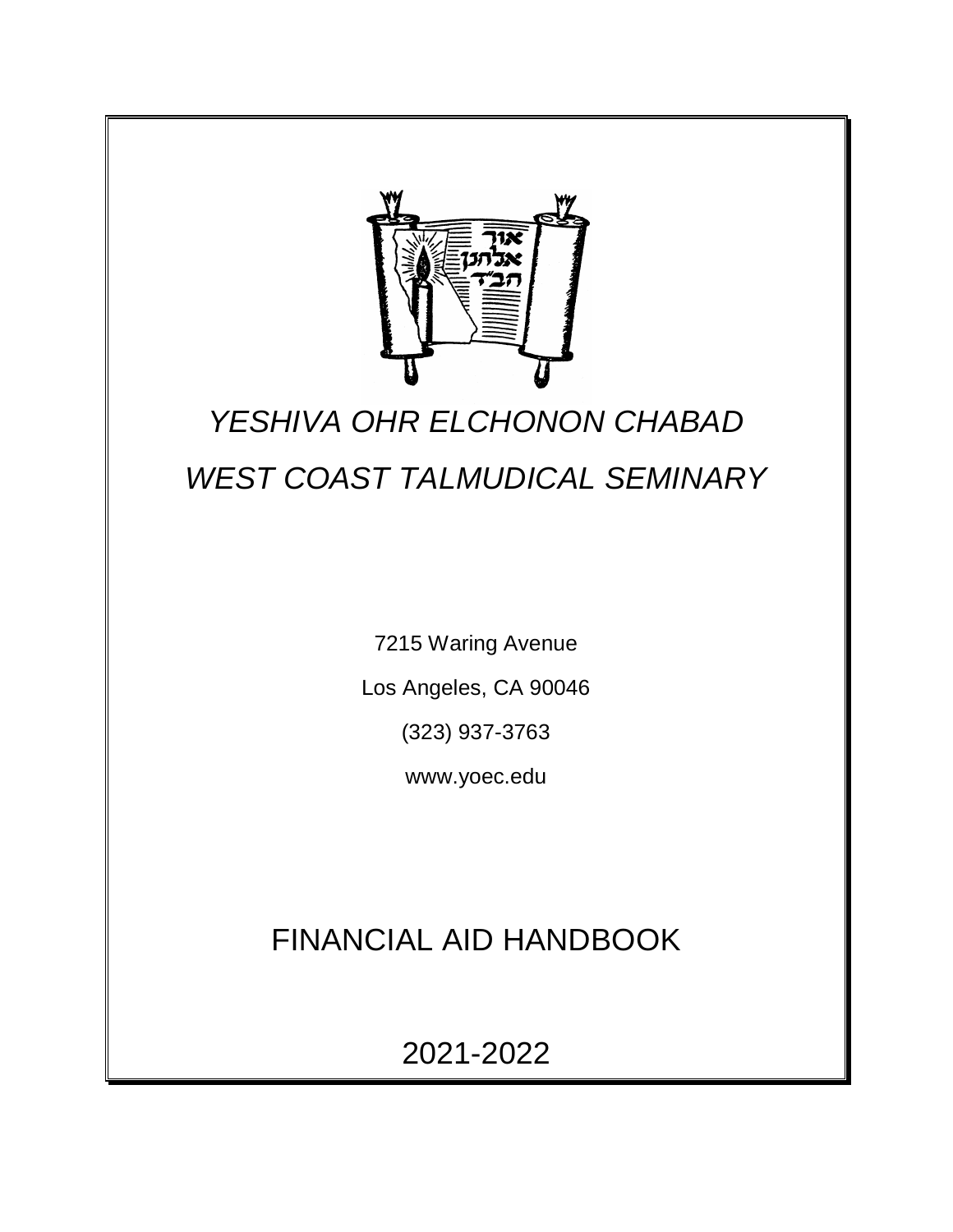#### **FINANCIAL AID**

YOEC utilizes the services of Higher Education Compliance and Management, a financial aid consulting firm with many years of experience in the field. YOEC offers a variety of federal and state financial aid programs to its students. Higher Education Compliance and Management oversees administration of the programs.

Any student who has difficulty in meeting his educational costs at YOEC should contact Mrs. Hendy Tauber, Director of Financial Aid, to learn about the options available to him. These may include grants, scholarships, work-study programs and deferred payment plans.

The financial aid office, which is open during regular business hours, will make a determination as to the expected amount to be paid by the student and his family, and will evaluate what federal and state aid, if any, may be available to the student.

Financial aid packages that may be offered to students include grants and work-study jobs. The school may also offer financial assistance in the form of institutional scholarships to needy students as long as scholarship funds are available. Eligibility for federal programs is determined by an evaluation of the student's financial need, based strictly on the formulas developed by the Department of Education.

A student's financial need is determined by subtracting the contributions expected from the student and his parents from the total cost of education. The total financial aid awarded to a student, usually cannot exceed the student's need. This process is explained in greater detail below.

In order to qualify for federal financial aid programs, a student must:

- be enrolled in an eligible program;
- be a U.S. citizen, permanent resident of the U.S., or eligible non-citizen;
- utilize all assistance funds for education-related expenses;
- maintain satisfactory progress toward completion of a program of study;
- be a high school graduate or the recognized equivalent;
- sign the certification statement that he does not owe a refund to any Title IV program, and is not in default on any Title IV loan. This certification is located in step seven of the FAFSA.

#### *APPLYING FOR FINANCIAL AID*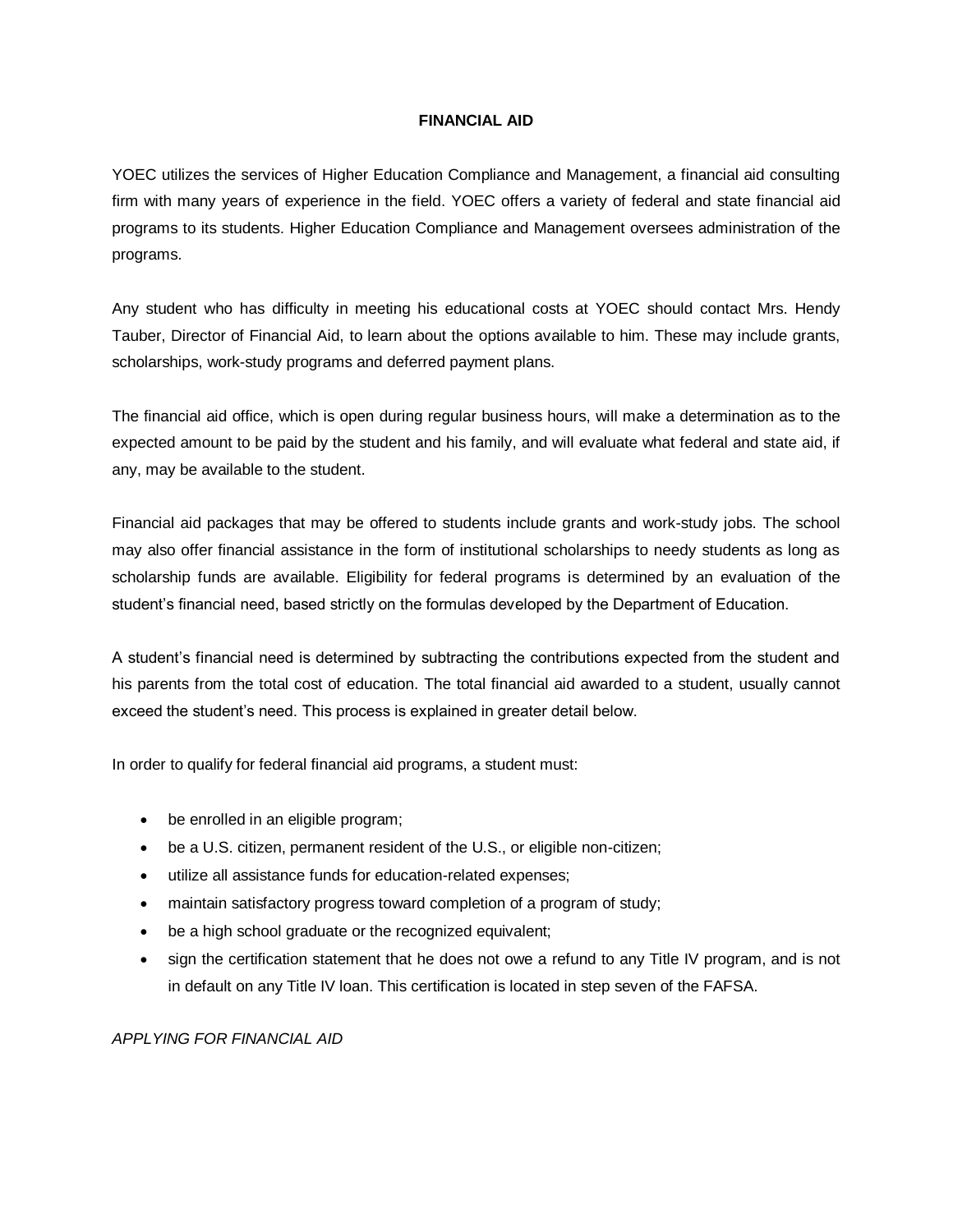To apply for financial aid, a prospective student should complete a Free Application for Federal Student Aid (FAFSA). This form is available at the financial aid office. Alternatively, the student can submit his application through FAFSA on the Web at [www.FAFSA.ed.gov.](www.FAFSA.ed.gov)

Students may be required to supply additional documentation, such as Tax Returns/IRS Tax Transcripts or Verification Worksheets, to verify the information reported on the FAFSA.

Awards are made for one academic year at a time, and are not automatically renewable. Students must reapply each year before the appropriate deadline.

#### *FINANCIAL AID NEED*

Title IV federal program eligibility is based on a process called Needs Analysis. The following is a brief explanation of Needs Analysis.

First, a determination is made as to whether the students are independent or dependent on their parents. There are several factors that are taken into account. Students should carefully read the FAFSA and its instructions. Should the students have questions determining their status, the financial aid staff can provide further explanation.

If the student is determined to be dependent on his parents, a parental contribution is assessed. This is the amount that the parents are expected to pay, based on their income and available assets. Allowances are made for expenses such as living allowance based on family size, taxes paid, and the number of children in college.

The students themselves are expected to contribute towards their education, using their earnings, if applicable. The students' assets (such as savings) are generally considered to be available for the purpose of their education and are expected to be divided among their years of post-secondary education.

The Parental Contribution, where applicable, is added to the Student Contribution, to yield the Expected Family Contribution (EFC). Expenses beyond those listed above may be considered under a process known as Professional Judgment. This process can be initiated by parent or student request after the student's initial eligibility has been determined. Then, the students and/or parents would submit documentation of unusual expenses, such as tuition paid for siblings or medical expenses. These expenses can be taken into account by the financial aid staff to produce an adjusted EFC.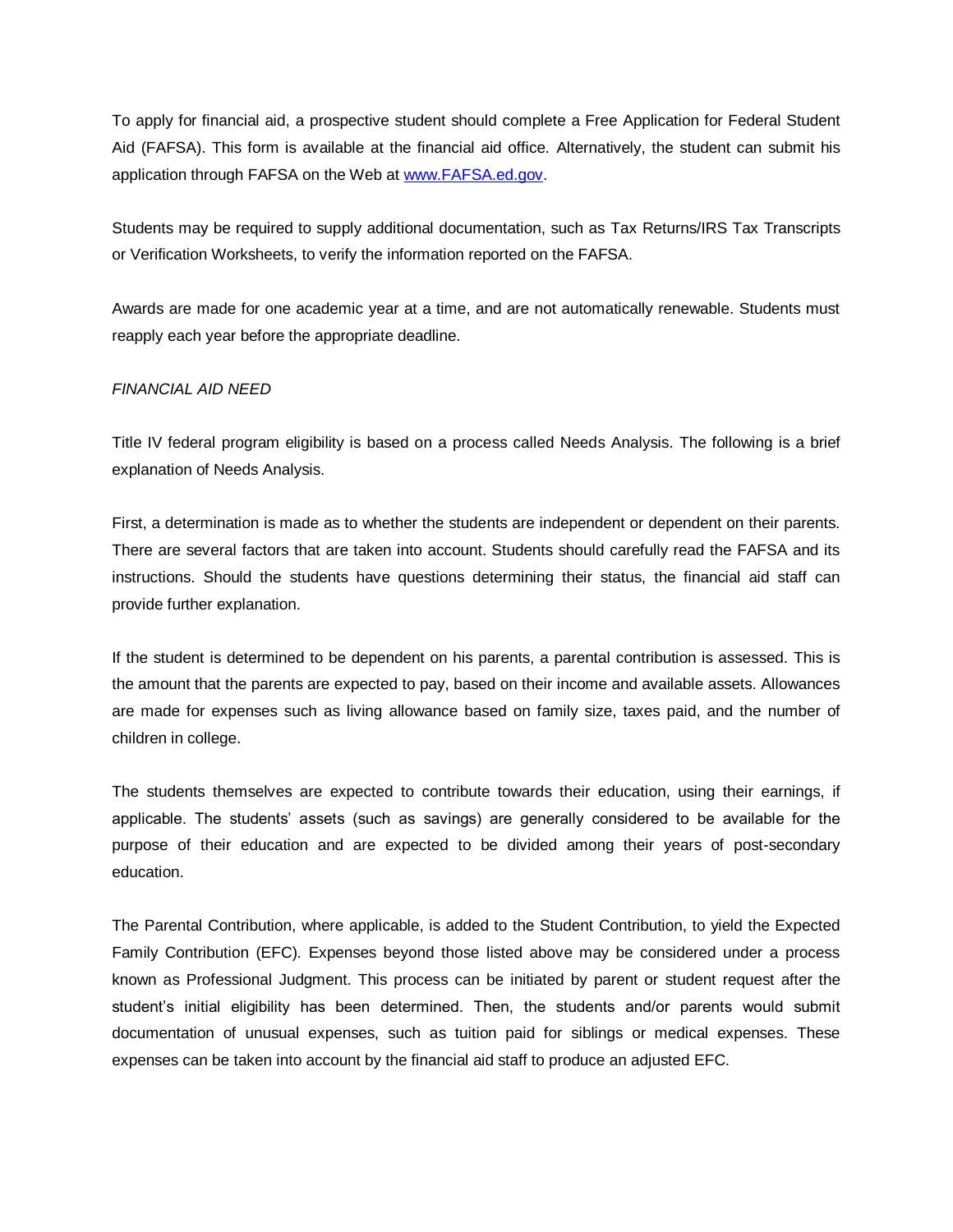The student's budget or cost of education is calculated based on tuition and fees plus a standard allowance for living expenses, which depends on whether the student lives on campus, with his parents, or has other arrangements.

The EFC is then subtracted from the student's total budget. The result is known as the student's "need". This concept of need is the foundation of financial aid. Students who exhibit need and apply on time will probably be awarded aid.

#### *APPLICATION DEADLINE*

While applications for Pell Grants may be processed until June 30, 2022, students may be required to submit their application earlier, as the application must be processed while the student is still eligible. Students are urged to submit their applications as early as possible. Late submissions may delay the processing of a student's application. More important, the funds for some programs are limited and will be distributed with priority given to those students who submit their application in a timely fashion.

Students may be required to update certain types of information that they have entered on their application, i.e. dependency status, household size, and number of family members enrolled in postsecondary education. Any such changes should be discussed with the financial aid office.

#### *FEDERAL AID PROGRAMS*

The Federal Pell Grant Program provides grants to undergraduate students. These grants do not have to be repaid. This program is an "entitlement" which means that each eligible student who attends an eligible institution and applies on time may receive a Federal Pell Grant. The maximum grant for a fully eligible student is \$6495 per award year, which is 100% of the scheduled award. The amount that each student is eligible for is based on the EFC generated by a federally mandated formula.

Financial aid disbursements in the federal Pell Grant Program are scheduled at the beginning of each semester, provided that all paperwork has been submitted and is complete. A student generally receives half of his scheduled award during the first semester and the second half during the second semester. Students whose paperwork is completed during the second semester may be paid retroactively for the first semester

With the availability of Year-Round Pell, students can receive Federal Pell Grant funds for up to 150% of their Pell Grant Scheduled Award for an award year. An eligible student may now receive a Federal Pell Grant for the summer semester, even if he received 100% of his scheduled Federal Pell Grant award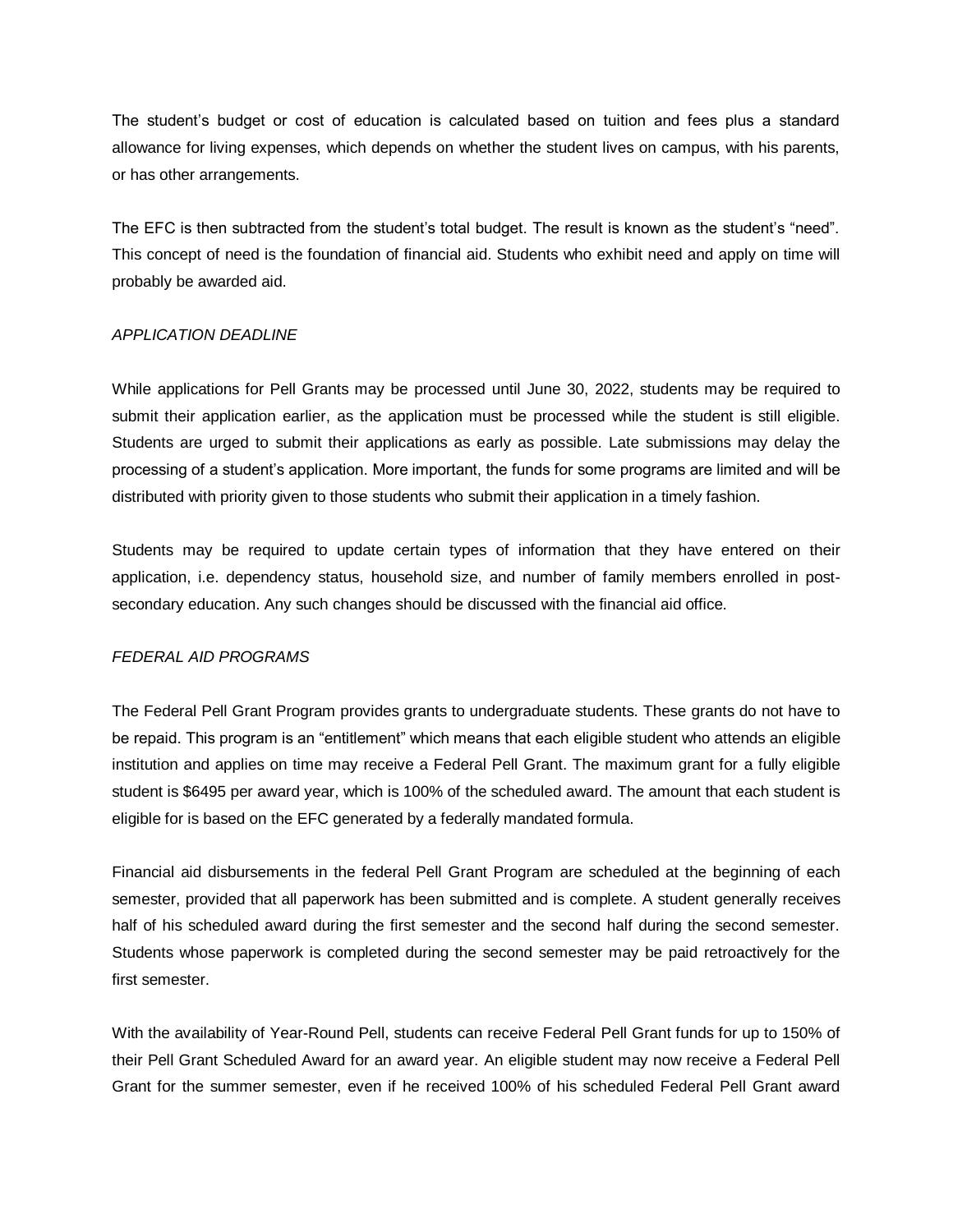during the fall and spring semesters. To be eligible for the additional Pell Grant funds, the student must meet all general eligibility requirements to receive financial aid for the payment period and must be enrolled at least half time (six credits) in the payment period.

Students whose paper work is completed during the second or third semester may be paid retroactively for previous semesters in the same academic year.

Please be advised that the amount of Federal Pell Grant funds a student may receive over his or her lifetime is limited by federal law to 600%. If a student's lifetime eligibility used (LEU) equals 600%, the student may no longer receive Pell Grant funding.

Payments from the Federal Pell Program will either be made by credit to the student's tuition account or by direct disbursement to the student. Students will be informed of the expected amount of these payments. Students may inspect their tuition records during regular business hours at the business office.

**The Campus-Based Programs** are a group of programs funded under Title IV. The campus-based programs in which the institution participates are:

- **FICULE Federal Supplemental Educational Opportunity Grants**
- **FWS Federal Work Study**

In these programs, fixed sums are allocated to each school based on its size and other factors. The institution then analyzes the need of all eligible financial aid applicants whose paperwork is completed in a timely manner, and determines an equitable distribution of the funds available in a process known as "packaging." Students who apply after the initial packaging deadlines, (as posted in school), may be too late to receive any funds from these programs.

The Federal Supplemental Education Opportunity Grant is a Campus-Based grant program available to undergraduate students. Awards, when available, can range from \$100 to \$4,000.

Financial aid disbursements in the FSEOG Program are scheduled at the beginning of each semester, provided that all paperwork has been submitted and is complete. A student generally receives one half of his scheduled award during the first semester and the second half during the second semester. Students who complete their paperwork during the second semester may be paid retroactively for the first semester. However, students should keep in mind the strong likelihood that all FSEOG funds will have been allocated by that time.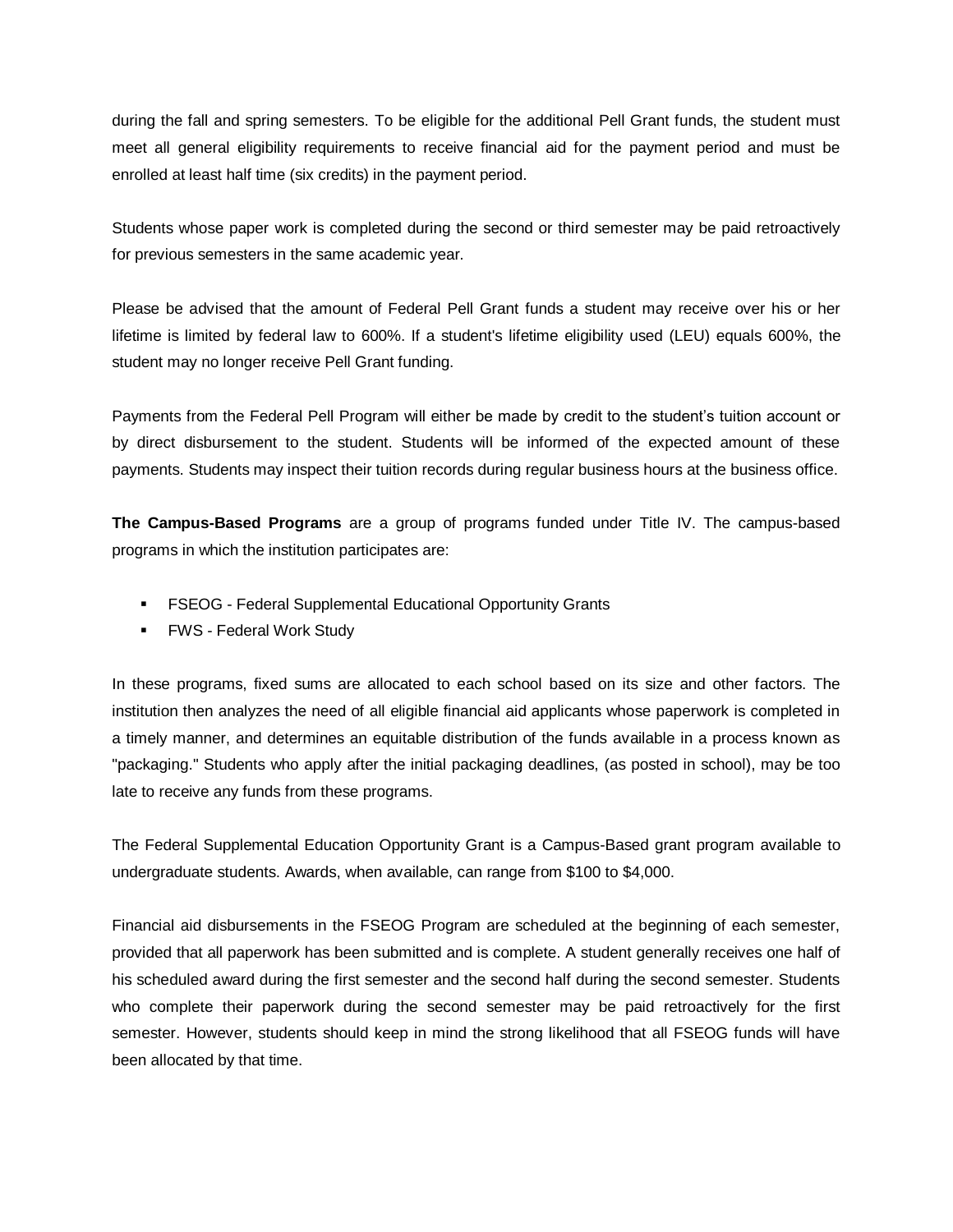Payments from the FSEOG program will be made by credit to the student's tuition account. Generally, the funds are matched 25% non-federal funds to 75% federal funds. However, if in a particular academic year the institution is granted a waiver of the institutional share requirement, the institution may choose not to provide the institutional match. Students will be informed of the expected amounts of these payments, and may inspect their tuition records during regular hours at the business office.

The Federal Work Study Program is an employment program. Funds are allocated to schools as part of the campus-based programs as explained above. Eligible students are offered part-time employment. The financial aid office, in consultation with the faculty, determines if a student is eligible for employment, based on his ability to fulfill his academic responsibilities with the added burden of employment. Employment is also contingent on student qualifications for the positions available.

Federal Work Study disbursements are in the form of payrolls, distributed monthly during the duration of the student's work schedule. The institution pays a percentage of matching funds per federal Work Study funds. The institutional portion may be paid to the student or may be credited to the student's tuition account. Generally, the funds are matched 25% institutional funds to 75% federal funds. However, if in a particular academic year the institution is granted a waiver of the institutional share requirement, the institution may choose not to provide the institutional match.

## *STATE GRANTS*

The CAL Grant Program helps eligible California residents attending in-state postsecondary institutions pay for tuition. In order to maximize on the awards available through CAL Grants, students must apply by March 2, 2022.

In order to be eligible for a CAL Grant, the student must:

• submit a FAFSA or Dream Act application and a verified Cal Grant GPA by the March 2<sup>nd</sup> Cal Grant deadline

- be a U.S. citizen or eligible noncitizen or meet AB540 eligibility criteria
- be a California resident for 1 year
- attend a qualifying California college
- not have a bachelor's or professional degree
- have financial need at the college of his choice
- have family income and assets below the minimum levels
- be enrolled or plan to enroll in a program leading to an undergraduate degree or certificate
- be enrolled or plan to enroll at least half time